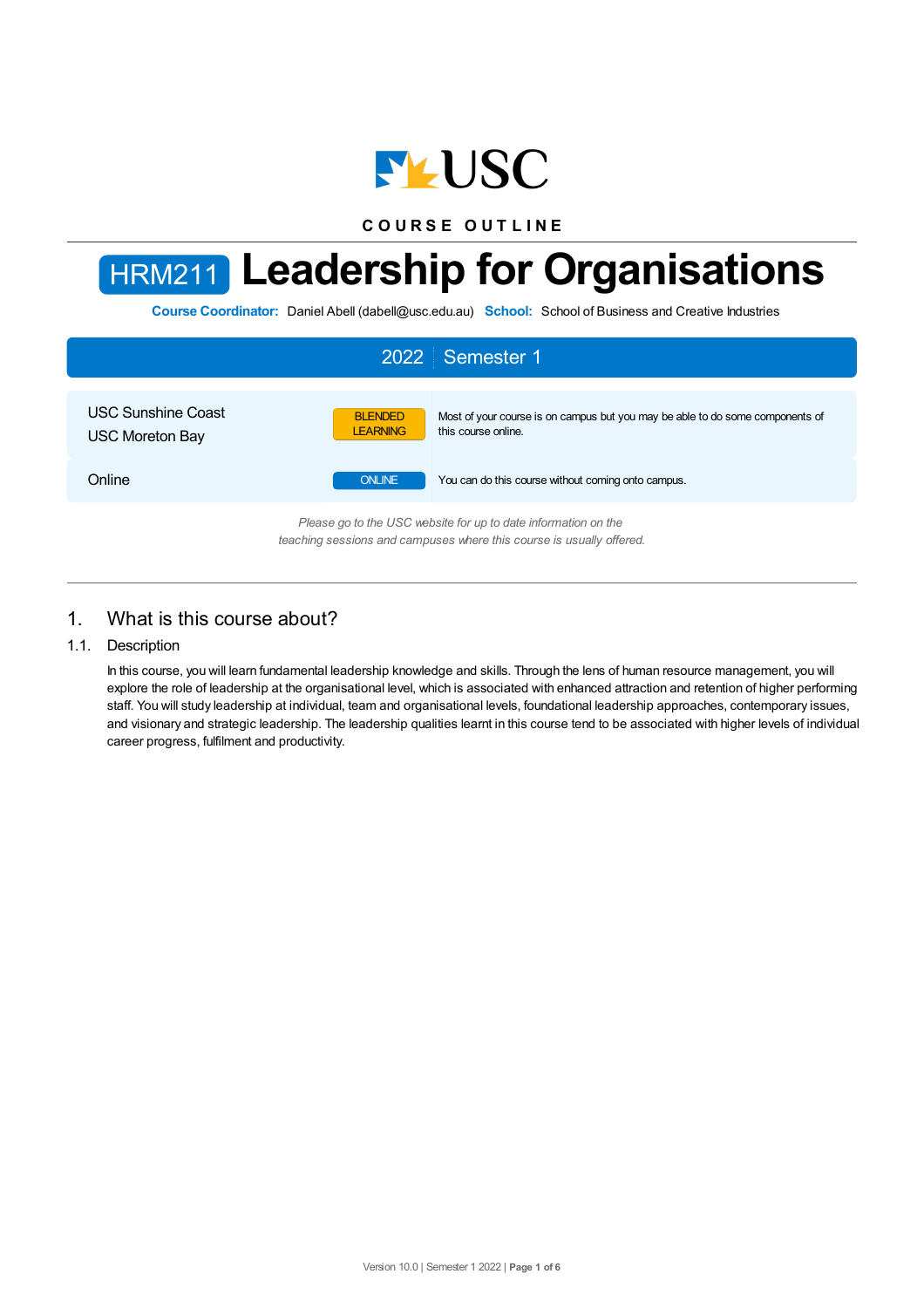### 1.2. How will this course be delivered?

| <b>ACTIVITY</b>                                                                                                                                                | <b>HOURS</b>    | <b>BEGINNING WEEK</b> | <b>FREQUENCY</b> |
|----------------------------------------------------------------------------------------------------------------------------------------------------------------|-----------------|-----------------------|------------------|
| <b>BLENDED LEARNING</b>                                                                                                                                        |                 |                       |                  |
| <b>Learning materials</b> – Asynchronous online delivery of learning<br>materials                                                                              | 1hr             | Week 1                | 13 times         |
| <b>Tutorial/Workshop 1</b> – Synchronous and scheduled face to face<br>workshops                                                                               | 2hrs            | Week 2                | 10 times         |
| <b>Seminar</b> – Synchronous, face to face seminars (Recorded).                                                                                                | 1 <sub>hr</sub> | Week 1                | 3 times          |
| <b>Information session</b> – Synchronous online Task Information<br>Sessions (Recorded/All cohort/Shared with Online).                                         | 1 <sub>hr</sub> | Week 1                | 3 times          |
| <b>ONLINE</b>                                                                                                                                                  |                 |                       |                  |
| Learning materials - Asynchronous online delivery of learning<br>material.                                                                                     | 1 <sub>hr</sub> | Week 1                | 13 times         |
| <b>Tutorial/Workshop 1</b> – Synchronous online workshops<br>(Recorded).                                                                                       | 2hrs            | Week 2                | 10 times         |
| <b>Seminar</b> – The recorded version of the Blended Mode seminars<br>or Synchronous Online Seminars (Recorded) depending on the<br>size of the online cohort. | 1 <sub>hr</sub> | Week 1                | 3 times          |
| <b>Information session</b> – Synchronous online Task Information<br>Sessions (Recorded/All cohort/Shared with Blended).                                        | 1 <sub>hr</sub> | Week 1                | 3 times          |

### 1.3. Course Topics

Understanding Leadership; Recognizing Your Traits; Engaging Strengths; Understanding Philosophy and Styles; Attending to Tasks and Relationships; Developing Leadership Skills; Creating a Vision; Establishing a Constructive Climate; Embracing Diversity and Inclusion; Listening to Out-Group Members; Managing Conflict; Addressing Ethics in Leadership; Overcoming Obstacles

### 2. What level is this course?

### 200 Level (Developing)

Building on and expanding the scope of introductory knowledge and skills, developing breadth or depth and applying knowledge and skills in a new context. May require pre-requisites where discipline specific introductory knowledge or skills is necessary. Normally, undertaken in the second or third full-time year of an undergraduate programs.

### 3. What is the unit value of this course?

12 units

# 4. How does this course contribute to my learning?

|                  | <b>COURSE LEARNING OUTCOMES</b>                                                                                      | <b>GRADUATE QUALITIES</b>                                                 |  |
|------------------|----------------------------------------------------------------------------------------------------------------------|---------------------------------------------------------------------------|--|
|                  | On successful completion of this course, you should be able to                                                       | Completing these tasks<br>successfully will contribute to<br>you becoming |  |
|                  | Apply knowledge of leadership to human resource management practice and challenges.                                  | Knowledgeable<br>Empowered                                                |  |
| 2                | Apply creative and critical thinking to leadership practice.                                                         | Creative and critical thinker                                             |  |
| $\left(3\right)$ | Demonstrate effective communication for the Human Resource Management profession.                                    | Empowered<br>Engaged                                                      |  |
| 4                | Demonstrate an understanding of effectively managing and working in teams in a human resource<br>management context. | Empowered<br>Engaged                                                      |  |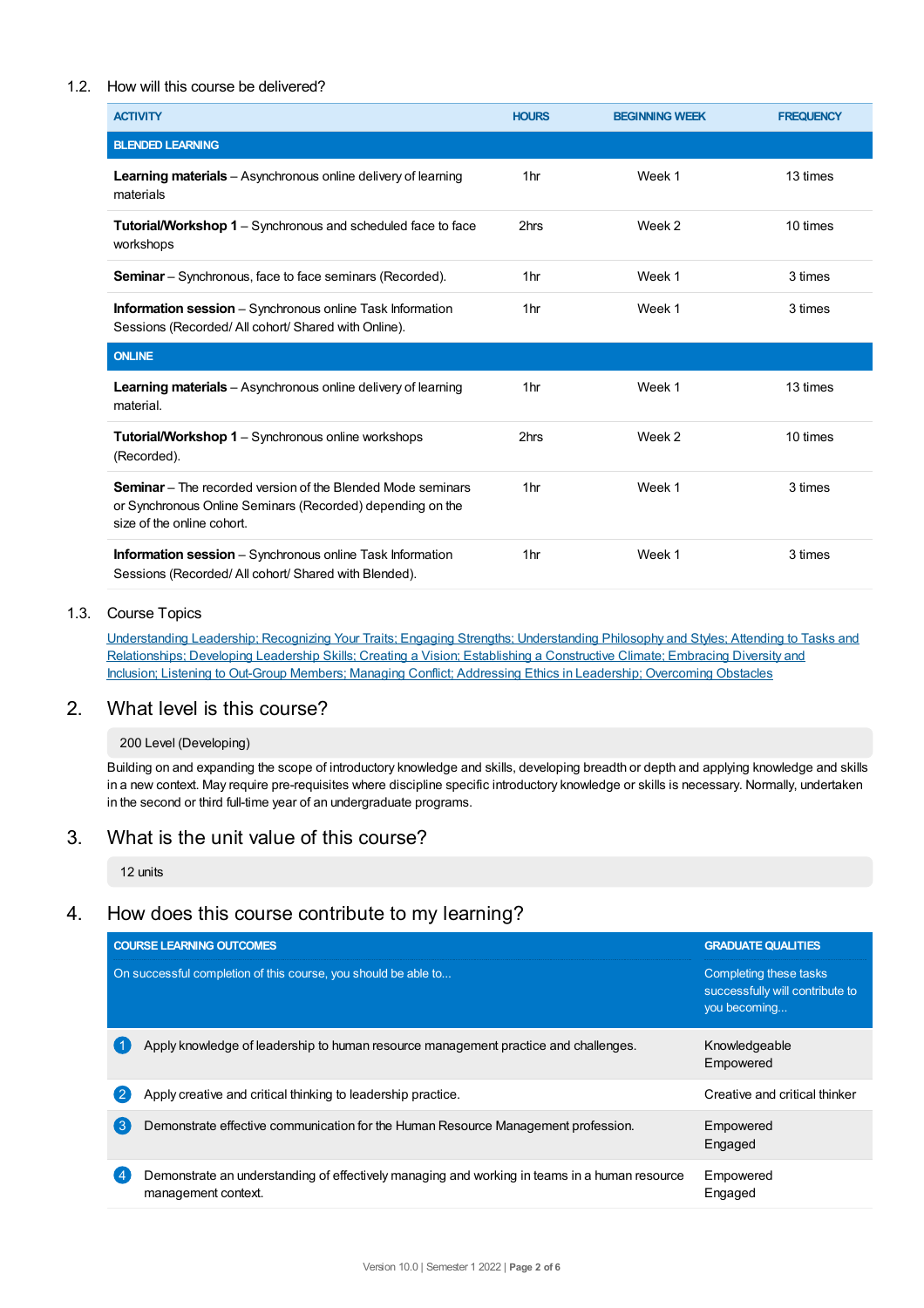# 5. Am Ieligible to enrol in this course?

Refer to the USC [Glossary](https://www.usc.edu.au/about/policies-and-procedures/glossary-of-terms-for-policy-and-procedures) of terms for definitions of "pre-requisites, co-requisites and anti-requisites".

5.1. Pre-requisites

Not applicable

5.2. Co-requisites

Not applicable

5.3. Anti-requisites

Not applicable

5.4. Specific assumed prior knowledge and skills (where applicable)

Not applicable

# 6. How am Igoing to be assessed?

### 6.1. Grading Scale

Standard Grading (GRD)

High Distinction (HD), Distinction (DN), Credit (CR), Pass (PS), Fail (FL).

### 6.2. Details of early feedback on progress

In the early topics of the course, formative online quizzes will be available for students to test their knowledge and understanding of the topics covered.

### 6.3. Assessment tasks

| <b>DELIVERY</b><br><b>MODE</b> | <b>TASK</b><br>NO. | <b>ASSESSMENT</b><br><b>PRODUCT</b> | <b>INDIVIDUAL</b><br><b>OR GROUP</b> | <b>WEIGHTING</b><br>$\%$ | <b>WHAT IS THE</b><br><b>DURATION /</b><br><b>LENGTH?</b> | <b>WHEN SHOULD I</b><br><b>SUBMIT?</b> | <b>WHERE SHOULD I</b><br><b>SUBMIT IT?</b>                      |
|--------------------------------|--------------------|-------------------------------------|--------------------------------------|--------------------------|-----------------------------------------------------------|----------------------------------------|-----------------------------------------------------------------|
| All                            | 1                  | <b>Written Piece</b>                | Individual                           | 30%                      | Approximately<br>800 words.                               | Week 4                                 | <b>Online Assignment</b><br>Submission with<br>plagiarism check |
| All                            | 2                  | Oral and Written<br>Piece           | Individual                           | 40%                      | 4 minutes and<br>800 words.                               | Week 9                                 | Online Assignment<br>Submission with<br>plagiarism check        |
| All                            | 3                  | Oral and Written<br>Piece           | Group                                | 30%                      | 15 minutes &<br>1000 words                                | Refer to Format                        | <b>Online Assignment</b><br>Submission with<br>plagiarism check |

### **All - Assessment Task 1:** Concept Summaries

| The goal of this assessment task is for you to communicate your leadership knowledge.                                                                                                                                                                                        |                                                                                                                                                                                                    |                                     |  |  |
|------------------------------------------------------------------------------------------------------------------------------------------------------------------------------------------------------------------------------------------------------------------------------|----------------------------------------------------------------------------------------------------------------------------------------------------------------------------------------------------|-------------------------------------|--|--|
| <b>Written Piece</b>                                                                                                                                                                                                                                                         |                                                                                                                                                                                                    |                                     |  |  |
| Write three emails. Each email should be approximately 200-300 words (total word count is 800 words). Each email<br>should cover one of the topics covered in the course up to the submission date. Additional details will be provided in the<br>Assessment area on Canvas. |                                                                                                                                                                                                    |                                     |  |  |
| No.                                                                                                                                                                                                                                                                          |                                                                                                                                                                                                    | <b>Learning Outcome</b><br>assessed |  |  |
|                                                                                                                                                                                                                                                                              | Identification and critical analysis of pertinent issues in leadership strategy and practice.                                                                                                      | (1                                  |  |  |
| 2                                                                                                                                                                                                                                                                            | Accuracy, presentation and quality of written work (including argument development and<br>flow, structure, English expression, discipline-based vocabulary, grammar, spelling, and<br>punctuation) | $\left(3\right)$                    |  |  |
|                                                                                                                                                                                                                                                                              |                                                                                                                                                                                                    |                                     |  |  |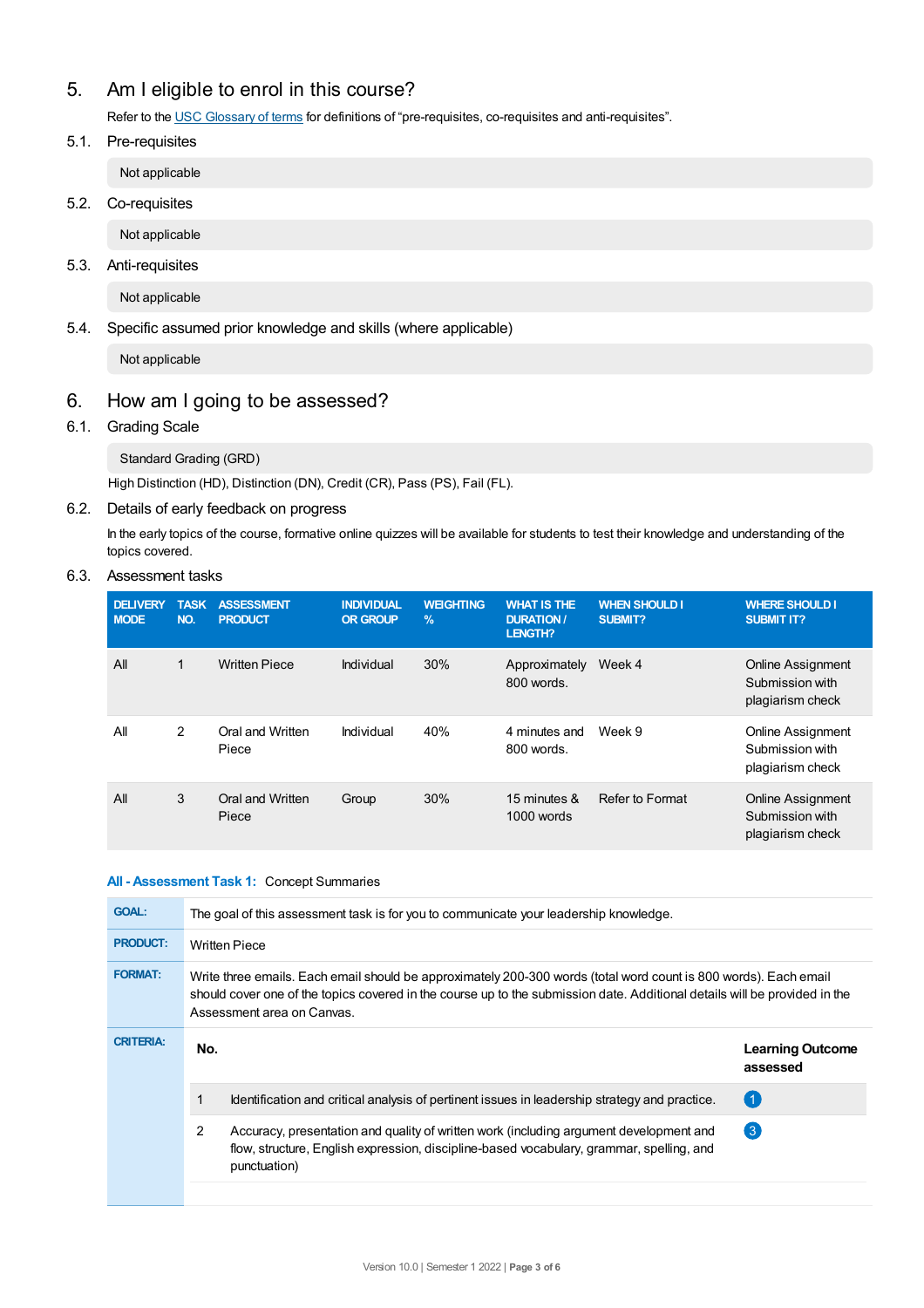### **All - Assessment Task 2:** Leadership Solution

| <b>GOAL:</b>     | The goal of this assessment task is for you to apply your leadership knowledge, by identifying and communicating the<br>applicability of leadership skills to a specified challenge. |                                                                                                                                                                                         |                                     |  |  |  |
|------------------|--------------------------------------------------------------------------------------------------------------------------------------------------------------------------------------|-----------------------------------------------------------------------------------------------------------------------------------------------------------------------------------------|-------------------------------------|--|--|--|
| <b>PRODUCT:</b>  | Oral and Written Piece                                                                                                                                                               |                                                                                                                                                                                         |                                     |  |  |  |
| <b>FORMAT:</b>   | Record and edit a video showcasing how individuals can utilise leadership knowledge and skills to address a specified<br>challenge.                                                  |                                                                                                                                                                                         |                                     |  |  |  |
| <b>CRITERIA:</b> | No.                                                                                                                                                                                  |                                                                                                                                                                                         | <b>Learning Outcome</b><br>assessed |  |  |  |
|                  |                                                                                                                                                                                      | Identification and critical analysis of pertinent issues in leadership strategy and practice.                                                                                           | 〔1                                  |  |  |  |
|                  | 2                                                                                                                                                                                    | Demonstrate critical thinking to develop and evaluate appropriate solutions to leadership<br>problems.                                                                                  | $\left( 2\right)$                   |  |  |  |
|                  | 3                                                                                                                                                                                    | Use of appropriate verbal, non-verbal (posture, gesture, eye contact, vocal<br>expressiveness) and/or digital and multimedia communication (media selection,<br>editing, presentation). | $\left(3\right)$                    |  |  |  |
|                  |                                                                                                                                                                                      |                                                                                                                                                                                         |                                     |  |  |  |

### **All - Assessment Task 3:** Meeting

| <b>GOAL:</b>     | Through a simulated business meeting in the context of an assigned case study, demonstrate your leadership knowledge.                                                                                                                                                       |                                                                                                                     |                                     |  |  |  |
|------------------|-----------------------------------------------------------------------------------------------------------------------------------------------------------------------------------------------------------------------------------------------------------------------------|---------------------------------------------------------------------------------------------------------------------|-------------------------------------|--|--|--|
| <b>PRODUCT:</b>  | Oral and Written Piece                                                                                                                                                                                                                                                      |                                                                                                                     |                                     |  |  |  |
| <b>FORMAT:</b>   | This is a group assessment task, with an individual component.                                                                                                                                                                                                              |                                                                                                                     |                                     |  |  |  |
|                  | 1. As a group, prepare for and participate in analysing a leadership case study.<br>2. As a group, complete a summary of key references (using the template provided).<br>3. Individually, complete a teamwork learning diary and reflection (using the template provided). |                                                                                                                     |                                     |  |  |  |
|                  |                                                                                                                                                                                                                                                                             | Additional details will be provided in the Assessment area on Canvas.                                               |                                     |  |  |  |
|                  | Your marker will allocate a time in Week 12 or Week 13 for the group to conduct the meeting (face to face or via video<br>conferencing). The summary of key references and<br>learning reflection is due 4pm Friday of Week 13.                                             |                                                                                                                     |                                     |  |  |  |
|                  |                                                                                                                                                                                                                                                                             |                                                                                                                     |                                     |  |  |  |
| <b>CRITERIA:</b> | No.                                                                                                                                                                                                                                                                         |                                                                                                                     | <b>Learning Outcome</b><br>assessed |  |  |  |
|                  | 1                                                                                                                                                                                                                                                                           | Identification and critical analysis of pertinent issues in leadership strategy and practice.                       | $\blacksquare$                      |  |  |  |
|                  | 2                                                                                                                                                                                                                                                                           | Demonstrate critical thinking to develop and evaluate appropriate solutions to leadership<br>problems.              | 2                                   |  |  |  |
|                  | 3                                                                                                                                                                                                                                                                           | Use of appropriate verbal and non-verbal communication (posture, gesture, eye<br>contact, and vocal expressiveness) | $\left(3\right)$                    |  |  |  |
|                  | 4                                                                                                                                                                                                                                                                           | Knowledge and application of effective group processes                                                              | $\overline{4}$                      |  |  |  |
|                  | 5                                                                                                                                                                                                                                                                           | Contribution to the group task.                                                                                     |                                     |  |  |  |

## 7. Directed study hours

A 12-unit course will have total of 150 learning hours which will include directed study hours (including online if required), self-directed learning and completion of assessable tasks. Directed study hours may vary by location. Student workload is calculated at 12.5 learning hours per one unit.

## 8. What resources do I need to undertake this course?

Please note: Course information, including specific information of recommended readings, learning activities, resources, weekly readings, etc. are available on the course Canvas site– Please log in as soon as possible.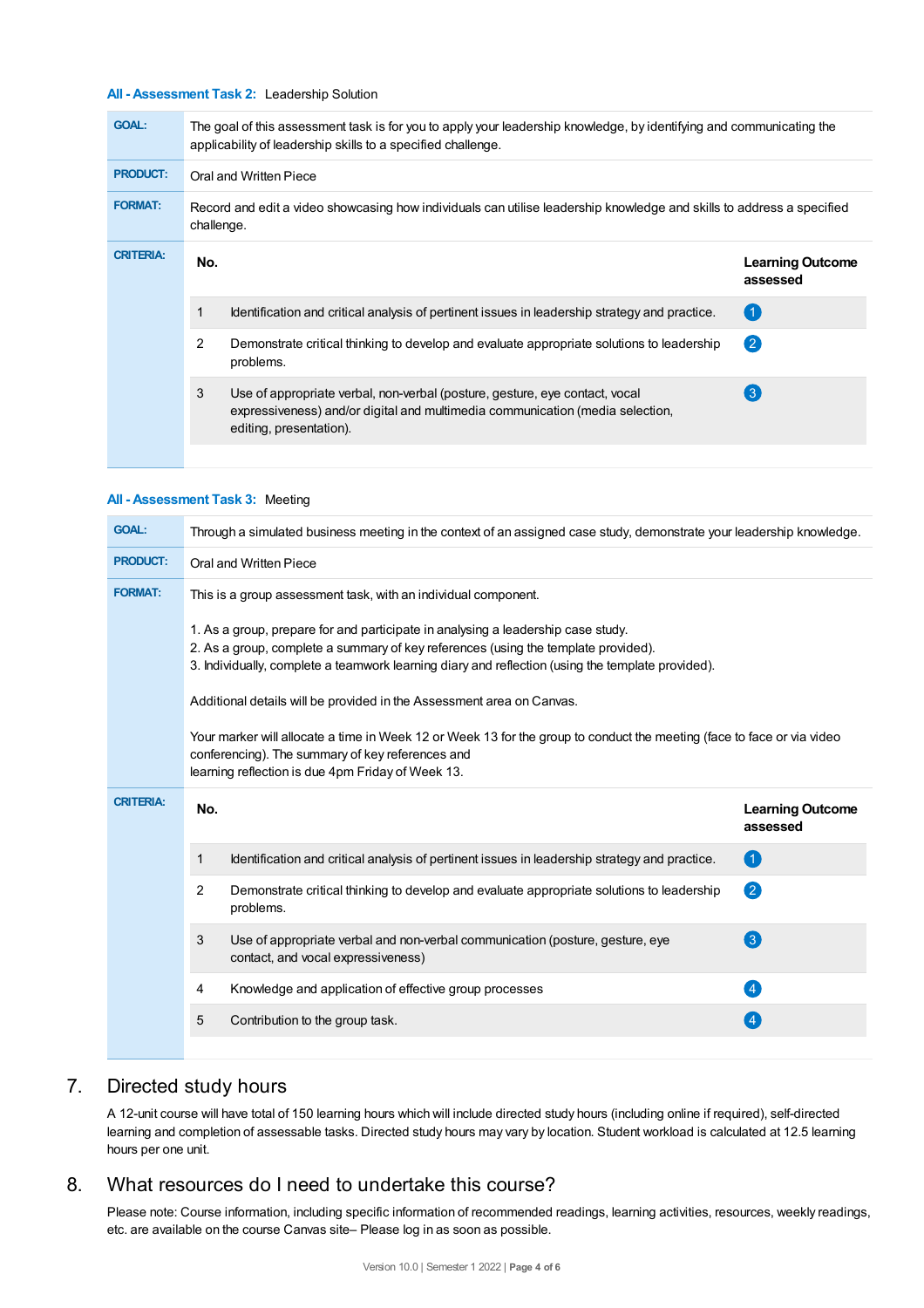### 8.1. Prescribed text(s) or course reader

Please note that you need to have regular access to the resource(s) listed below. Resources may be required or recommended.

| <b>REQUIRED? AUTHOR</b> |                 |      | <b>YEAR TITLE</b>                                    | <b>EDITION</b>                                 | <b>PUBLISHER</b>   |
|-------------------------|-----------------|------|------------------------------------------------------|------------------------------------------------|--------------------|
| Required                | Northouse, P.G. | 2017 | Introduction to leadership: Concepts and<br>practice | 4th Ed.<br>International<br>Student<br>Edition | Sage Publications. |

### 8.2. Specific requirements

N/A

### 9. How are risks managed in this course?

Health and safety risks for this course have been assessed as low. It is your responsibility to review course material, search online, discuss with lecturers and peers and understand the health and safety risks associated with your specific course of study and to familiarise yourself with the University's general health and safety principles by reviewing the online [induction](https://online.usc.edu.au/webapps/blackboard/content/listContentEditable.jsp?content_id=_632657_1&course_id=_14432_1) training for students, and following the instructions of the University staff.

### 10. What administrative information is relevant to this course?

### 10.1. Assessment: Academic Integrity

Academic integrity is the ethical standard of university participation. It ensures that students graduate as a result of proving they are competent in their discipline. This is integral in maintaining the value of academic qualifications. Each industry has expectations and standards of the skills and knowledge within that discipline and these are reflected in assessment.

Academic integrity means that you do not engage in any activity that is considered to be academic fraud; including plagiarism, collusion or outsourcing any part of any assessment item to any other person. You are expected to be honest and ethical by completing all work yourself and indicating in your work which ideas and information were developed by you and which were taken from others. You cannot provide your assessment work to others. You are also expected to provide evidence of wide and critical reading, usually by using appropriate academic references.

In order to minimise incidents of academic fraud, this course may require that some of its assessment tasks, when submitted to Canvas, are electronically checked through Turnitin. This software allows for text comparisons to be made between your submitted assessment item and all other work to which Turnitin has access.

### 10.2. Assessment: Additional Requirements

Eligibility for Supplementary Assessment

Your eligibility for supplementary assessment in a course is dependent of the following conditions applying:

The final mark is in the percentage range 47% to 49.4% The course is graded using the Standard Grading scale You have not failed an assessment task in the course due to academic misconduct

### 10.3. Assessment: Submission penalties

Late submission of assessment tasks may be penalised at the following maximum rate:

- 5% (of the assessment task's identified value) per day for the first two days from the date identified as the due date for the assessment task.

- 10% (of the assessment task's identified value) for the third day - 20% (of the assessment task's identified value) for the fourth day and subsequent days up to and including seven days from the date identified as the due date for the assessment task.

- A result of zero is awarded for an assessment task submitted after seven days from the date identified as the due date for the assessment task. Weekdays and weekends are included in the calculation of days late. To request an extension you must contact your course coordinator to negotiate an outcome.

### 10.4 SafeLISC

USC is committed to a culture of respect and providing a safe and supportive environment for all members of our community. For immediate assistance on campus contact SafeUSC by phone: 07 [5430](tel:07%205430%201168) 1168 or using the [SafeZone](https://www.safezoneapp.com) app. For general enquires contact the SafeUSC team by phone 07 [5456](tel:07%205456%203864) 3864 or email [safe@usc.edu.au](mailto:safe@usc.edu.au).

The SafeUSC Specialist Service is a Student Wellbeing service that provides free and confidential support to students who may have experienced or observed behaviour that could cause fear, offence or trauma. To contact the service call 07 [5430](tel:07%205430%201226) 1226 or email [studentwellbeing@usc.edu.au](mailto:studentwellbeing@usc.edu.au).